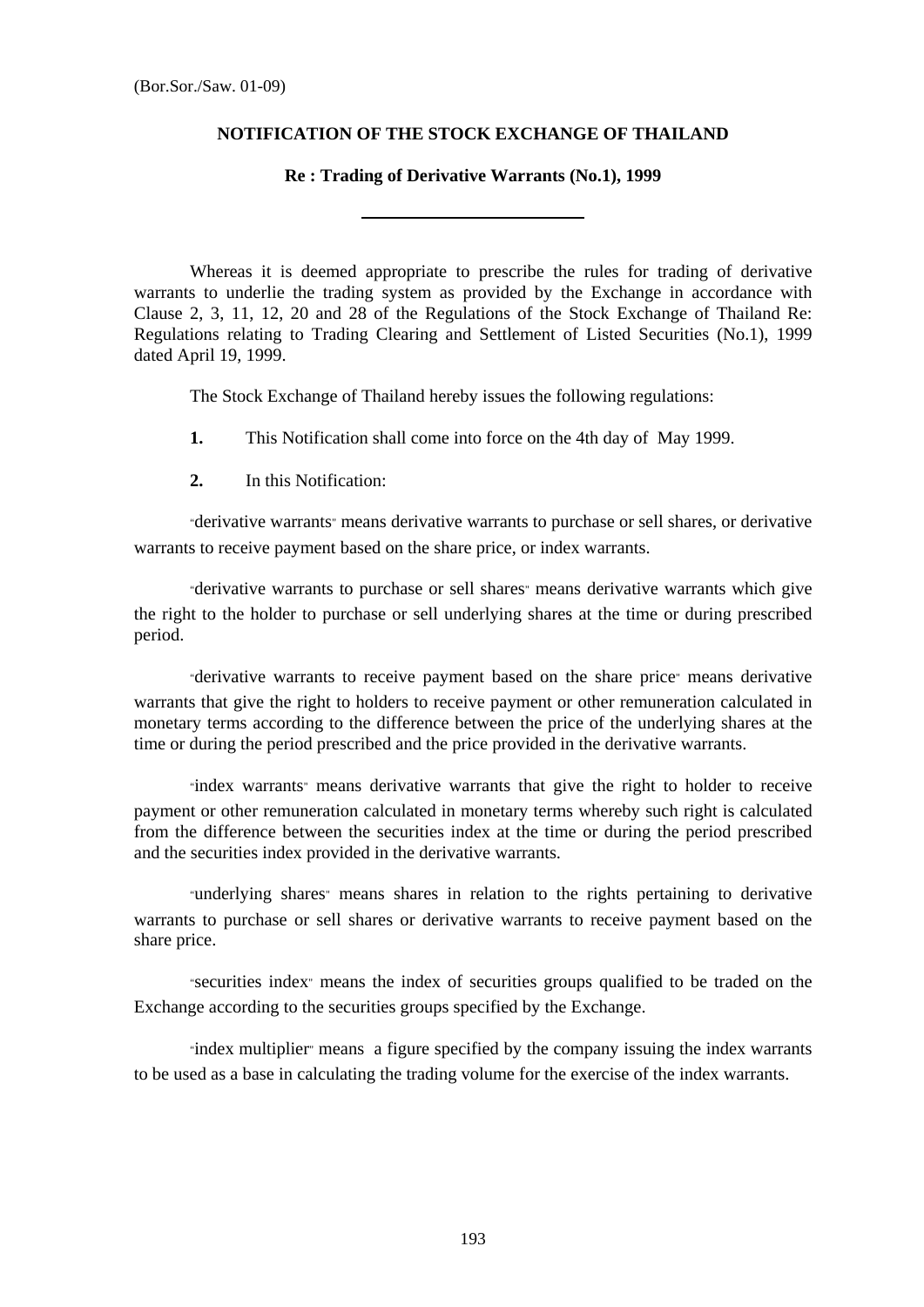## **Chapter 1**

### **Trading of Derivative Warrants**

**3.** Trading of derivative warrants shall be traded on the main board, the odd lot board, or big lot board.

**4.** Trading of derivative warrants on the main board shall be made in the same way as trading of derivative warrants to purchase shares which have a term of more than 2 months but no more than 10 years counting from issuing date and derivative warrants to purchase shares with a term of less than 2 months counting from the issuing date, in accordance with the Notification of the Stock Exchange of Thailand governing trading on the main board, except on the rules that the spread of trading of index warrants must not exceed 2 decimal points and must not be less than 0.01 Baht.

Trading of derivative warrants on the odd lot board shall be made in the same way as trading of derivative warrants to purchase shares which have a term of more than 2 months but no more than 10 years counting from the issuing date and derivative warrants to purchase shares with a term of less than 2 months from the issuing date in accordance with the Notification of the Stock Exchange of Thailand governing trading on the odd lot board, except on the rules that the spread of trading of index warrants must not exceed 2 decimal points and must not be less than 0.01 Baht.

Trading of derivative warrants on the big lot board shall be made in the same way as trading of derivative warrants for purchase of shares which have a term of more than 2 months but no more than 10 years counting from the issuing date and the derivative warrants to purchase shares with a term of less than 2 months counting from the issuing date in accordance with the Notification of the Stock Exchange of Thailand governing trade on the big lot board.

## **Chapter 2**

#### **Trading for the Exercise of Rights under Derivative Warrants**

 \*4/1 Trading for the exercise of rights under derivative warrants in accordance with this chapter must be the trading of the derivative warrants with partial collateral or without collateral.

*(\*Added May 19, 2009)* 

**5.** Trading for the exercise of rights under derivative warrants shall be carried out by a member recording the bid and offer for the exercise of rights into the trading system provided by the Exchange.

**6.** The record of a bid and offer for the exercise of rights of a member who acts as agent to the holder shall be entered into the trading system on the day prescribed for such exercise within 30 minutes prior to the opening of daily trading for the first session and shall require the following particulars:

- (1) Name of the derivative warrants to be exercised
- (2) Trading volume for the exercise of rights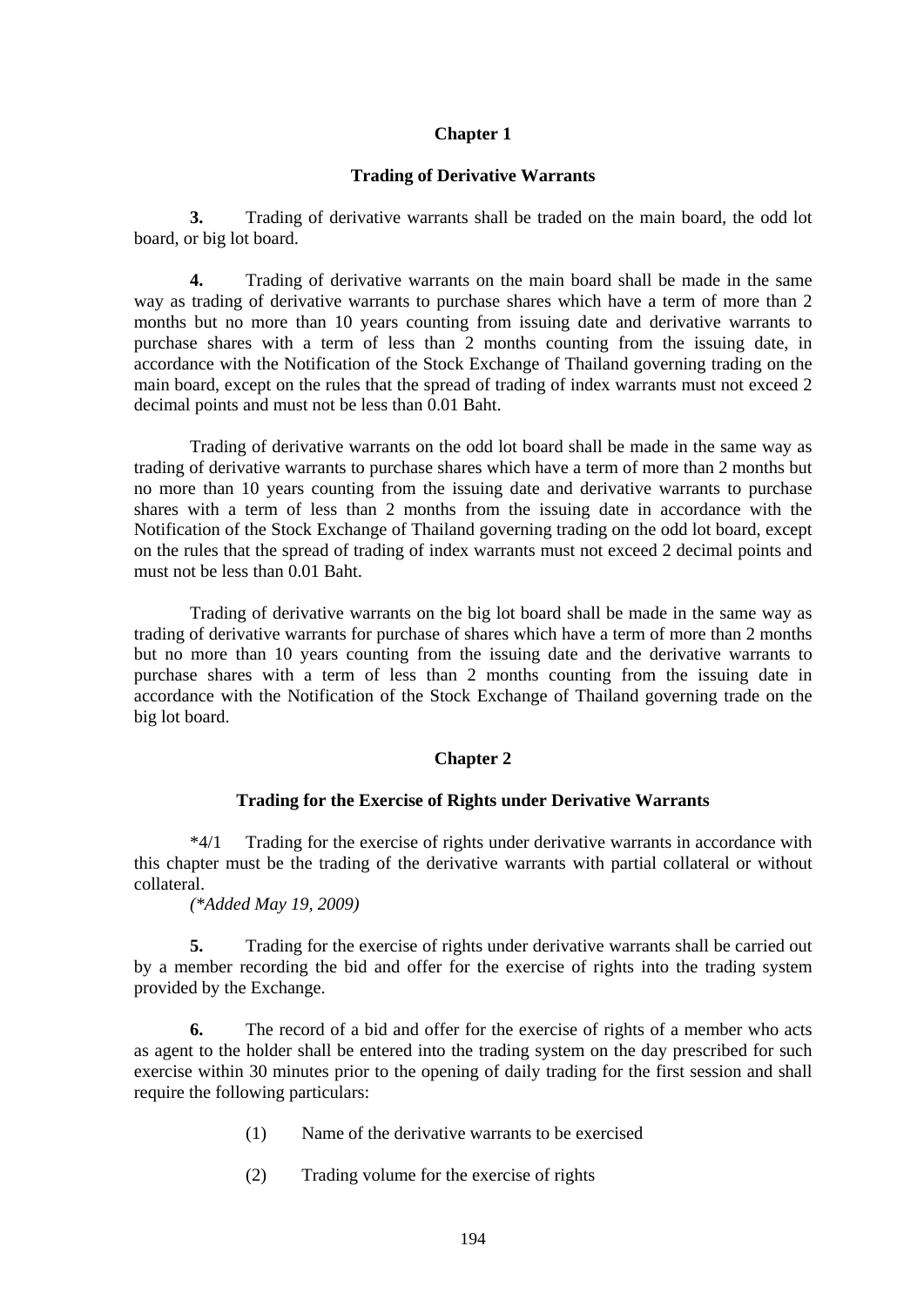- (3) Letter E
- (4) Type of the person exercising the rights
- (5) Number of the order of trading for the exercise of rights
- (6) Identification number of the member
- (7) Identification number of the authorized officer
- \*(8) Client ID;

 \*\*(9) Other particulars as stipulated by the Exchange. *(\*Amended November 18, 2008) (\*\*Added November 18, 2008)* 

**7.** The record of a bid and offer for the exercise of rights specifying the letter E shall be the bid and offer at the exercise price which has been entered into the trading system by the member acting as agent for the company issuing derivative warrants.

**8.** A member shall specify the type of the person exercising the rights under Clause 6 by using the same letter as the type of trader.

**9.** The record of a bid and offer for the exercise of rights by a member acting as agent for the company issuing derivative warrants into the trading system shall be made within the period and have the particulars as prescribed by the Exchange.

**10.** The record of a bid and offer for the exercise of rights under derivative warrants shall be effective on the member entering the record, with the exception of a change or cancellation of such record as provided under Clause 11 and 12.

**11.** A member may change or cancel the record of a bid and offer for the exercise of rights under derivative warrants in the following cases:

(1) A customer exercising the right under the derivative warrants notifies to change or cancel the bid and offer order for such exercise of rights; or

(2) A member incorrectly records a bid or an offer for the exercise of rights under derivative warrants pursuant to the order.

**12.** The change or cancellation of a bid and offer under Clause 11 shall be made through trading system by the authorized officer on the day prescribed for the exercise of rights 30 minutes prior to the opening of daily trading for the first session, except in the case of a change or cancellation of a bid and offer for the exercise of right which was made inconsistently with the order received by the member acting as agent for the company issuing the derivative warrants, and shall be made within the normal business hours for trading on the prescribed date for the exercise of rights.

**13.** Trading for the exercise of rights under derivative warrants shall be effective when the bids and offers for the exercise of rights are able to be matched by the trading system.